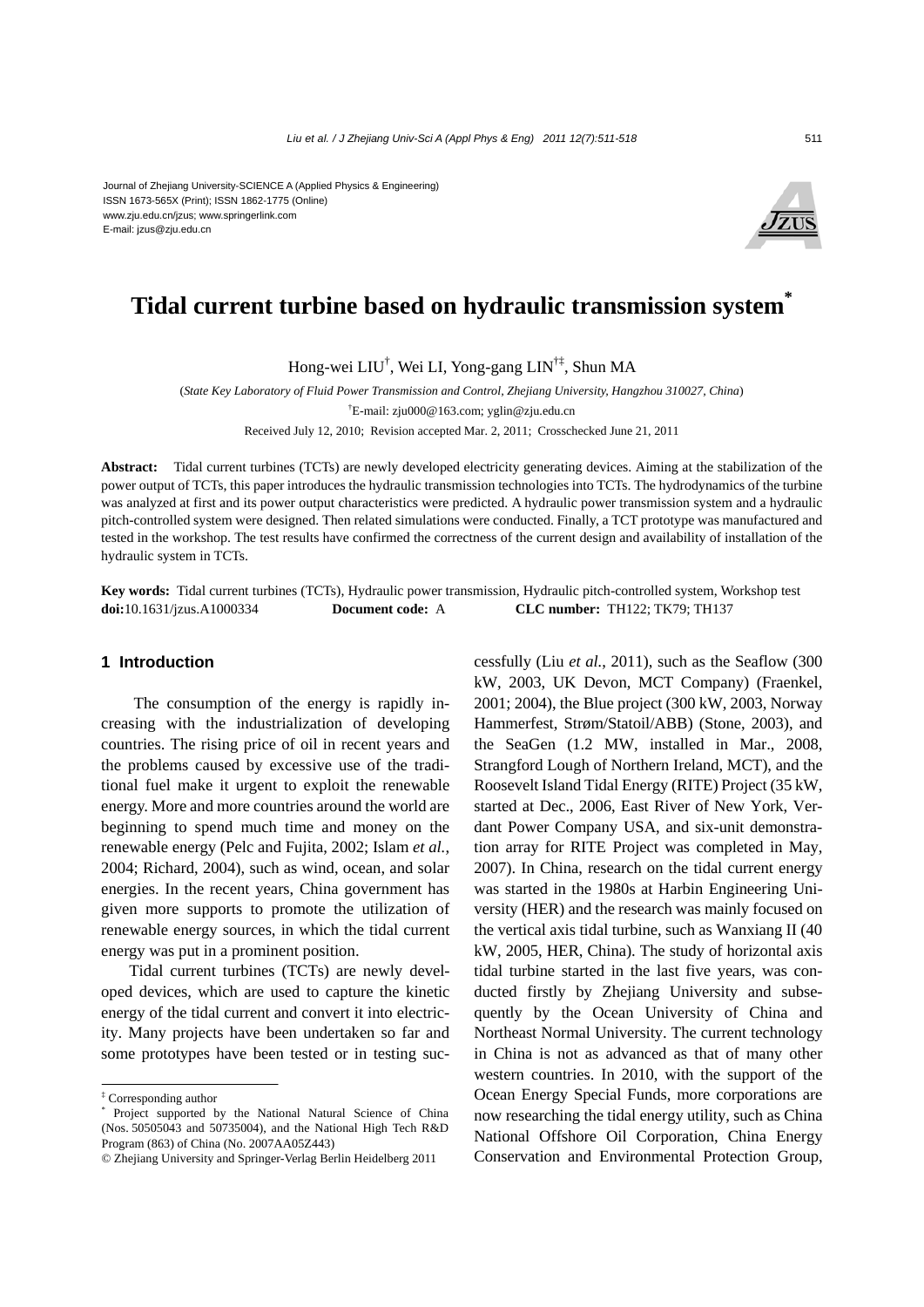China Datang Corporation, Huaneng New Energy Industrial Co., Ltd., and Harbin Electric Corporation.

Because of the harsh marine environment, there are many key problems to be solved for the development of TCTs (Bahaj and Myers, 2003), such as power stability, optimization of turbine blades, structural modal analysis, sealing of the system, and components erosion. This paper focuses only on the power stability of TCTs. The hydraulic transmission and pitch-controlled technologies have been added to the system. Firstly, the hydrodynamics of TCTs was analyzed and the expected power output characteristic of TCTs was given. Then a hydraulic power transmission system and a hydraulic pitch-controlled system were introduced in detail. The simulation results in AMESim and Matlab/Simulink were presented. Finally, a 20 kW prototype was manufactured and used in the workshop to test the theoretical design and the availability of the hydraulic system in TCTs.

# **2 Hydrodynamics of tidal current turbines**

A TCT system is similar to a wind turbine and mainly consists of a turbine, power transmission system and generator attached to the pitch-controlled system, and support foundation, etc. When water flows through the turbine, it forces the turbine to rotate, and then the rotation motion is transmitted to the generator through the power transmission systemgearbox or hydraulic system. In order to study the power performance, the hydrodynamics of the turbine should be analyzed first.

# **2.1 Momentum theory and blade element theory**

Blades are the key components of the TCT, and decide the efficiency of the turbine used to capture ocean energy. Here the captured energy behavior of the turbine has been analyzed based on momentum theory and blade element theory.

From Fig. 1, in the stream-tube, supposing the water is incompressible, according to Bernoulli's equation (Hou *et al.*, 2006)  $\rho v^2 / 2 + \rho g z + p = c$ , where  $\rho$  is the water density,  $\nu$  is the velocity, *z* is the height, *g* is gravitational acceleration, *p* is the pressure, and *c* denotes a constant, the energy equations of upstream and downstream can be expressed as follows (Burton *et al.*, 2001):

$$
\rho v_1^2 / 2 + \rho g z + p_\infty = \rho v^2 / 2 + \rho g z + p^+,
$$
  
\n
$$
\rho v_2^2 / 2 + \rho g z + p_\infty = \rho v^2 / 2 + \rho g z + p^-,
$$
  
\nthus, 
$$
\rho v_1^2 / 2 - \rho v_2^2 / 2 = p^+ - p^-,
$$

where  $v_1$  and  $v_2$  are the velocities of the upstream and downstream, respectively;  $p^+$  and  $p^-$  are the pressures before and behind the turbine, respectively.



**Fig. 1 Stream-tube model of the turbine** 

*S*, *S*1: swept areas of the turbine; *S*2: expanded area of stream tube; *v*: stream velocity through the turbine

The force acted on the turbine disc is

$$
F = (p^{+} - p^{-})S_1 = (v_1^{2} - v_2^{2})\rho S_1 / 2.
$$
 (1)

This force causes the momentum change of water across the turbine, which is equal to  $\rho S_1 v(v_1 - v_2)$ .

According to momentum theory,

$$
F = \rho S_1 v(v_1 - v_2),\tag{2}
$$

let  $v_2 = av_1$ , where *a* is the axial flow induction factor, and combine Eqs. (1) and (2),

$$
v = (v_1 + v_2) / 2
$$
.

The power extracted from the water is given by

$$
P_{\text{capture}} = m_1 v_1^2 / 2 - m_2 v_2^2 / 2 = C_p \rho S_1 v_1^3 / 2, \qquad (3)
$$

where  $m_1$  and  $m_2$  are the water masses at  $S_1$  and  $S_2$ , respectively, and  $C_p=(1+a)^2(1-a)/2$ , which presents the power coefficient.

Let  $\frac{dC_p}{da} = 0$ , and then *a*=1/3, so we obtain the

maximum power extraction coefficient 16/27, and the optimal power  $P_{opt}$  in Fig. 2. However, the maximum power extraction requires the rotation speed of the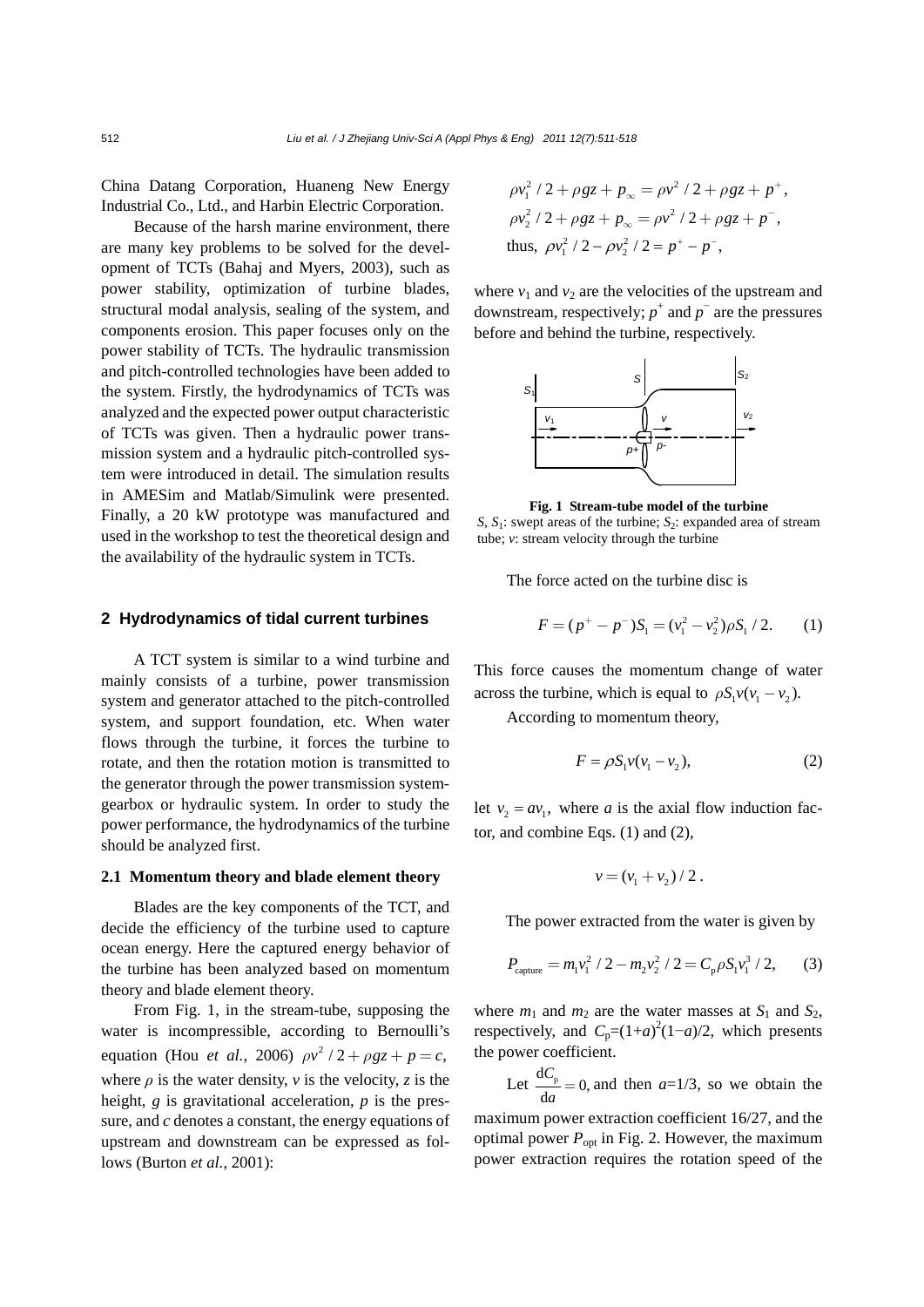turbine to be controlled, which will be analyzed as follows.



 $V_1$ ,  $V_2$ ,  $V_3$ , and  $V_4$  denote different velocities,  $A_2$ ,  $A_3$ ,  $B_3$ , and  $B_2$  are the optimal operation points, and  $A_1$  and  $B_1$  deviate from the optimal power track

### **Fig. 2 Power performance of the turbine**

Fig. 3 shows the forces acting on a blade airfoil, from which these formulae can be drawn as follows (Ye, 2002):

$$
dFD = \frac{1}{2} \rho w^2 I dr \cdot C_D(i),
$$
  
\n
$$
dFL = \frac{1}{2} \rho w^2 I dr \cdot C_L(i),
$$
\n
$$
dFt = dFL sin(\beta + i) - dFD cos(\beta + i) = sin(\theta - \xi),
$$
\n(4)

where 
$$
\xi = \arctan \frac{dF_D}{dF_L}
$$
,  $\theta = \beta + i$ ,  $w = \sqrt{v^2 + (\omega r)^2}$ ,

 $F<sub>D</sub>$  is the drag force,  $F<sub>L</sub>$  is the lift force,  $F<sub>t</sub>$  is the tangent force causing the turbine to rotate, *F* is the resultant force of  $F_D$  and  $F_L$ ,  $C_D$  is the drag coefficient,  $C_{\text{L}}$  is the lift coefficient, *l* is the chord, *r* is the radius of the blade element, *β* is the fixed angle, *ω* is the rotational speed of the turbine, and *i* is the attack angle. *AB* is the chord length as shown in Fig. 3.



**Fig. 3 Analysis of force on blade element**

In Eq. (4),  $\theta$  is a sharp angle, and we hope  $\zeta$  can be as small as possible in order to obtain a larger  $F_t$ , so the ratio of  $C_D(i)/C_L(i)$  should be as small as possible and an optimal attack angle *i*opt can be maintained. Also, the wide range of  $C_L$ , low  $C_D$ , and delayed stall performance characteristic, should also be specifically noted.

From Fig. 4, the inflow angel  $\Phi = \arctan \frac{v}{r}$ , *ωr*  $\Phi =$ 

and  $i = \arctan \frac{v}{\omega r} - \beta$  can be obtained. When the velocity *v* changes, the rotation speed *ω* also needs to be changed to keep an optimal *i*.



**Fig. 4 Blade element velocities** 

# **2.2 Power characteristic of tidal current turbines**

Since the tidal current velocity varies sinusoidally with the tide cycle, the ideal equipment can produce energy over a wide range of current speeds, although there is a rated running point. With the current speeds changing, the power extraction of the turbine also changes. From Eq. (3), the captured power is proportional to the water velocity of the cube if  $C_p$  is fixed, but the power cannot exceed the rated power in consideration of the electrical and mechanical structure, so the power extraction characteristic of the turbine should appear as shown in Fig. 5 (starting velocity was taken to be 0.5 m/s).



**Fig. 5 Expected power output curve of a tidal current turbine**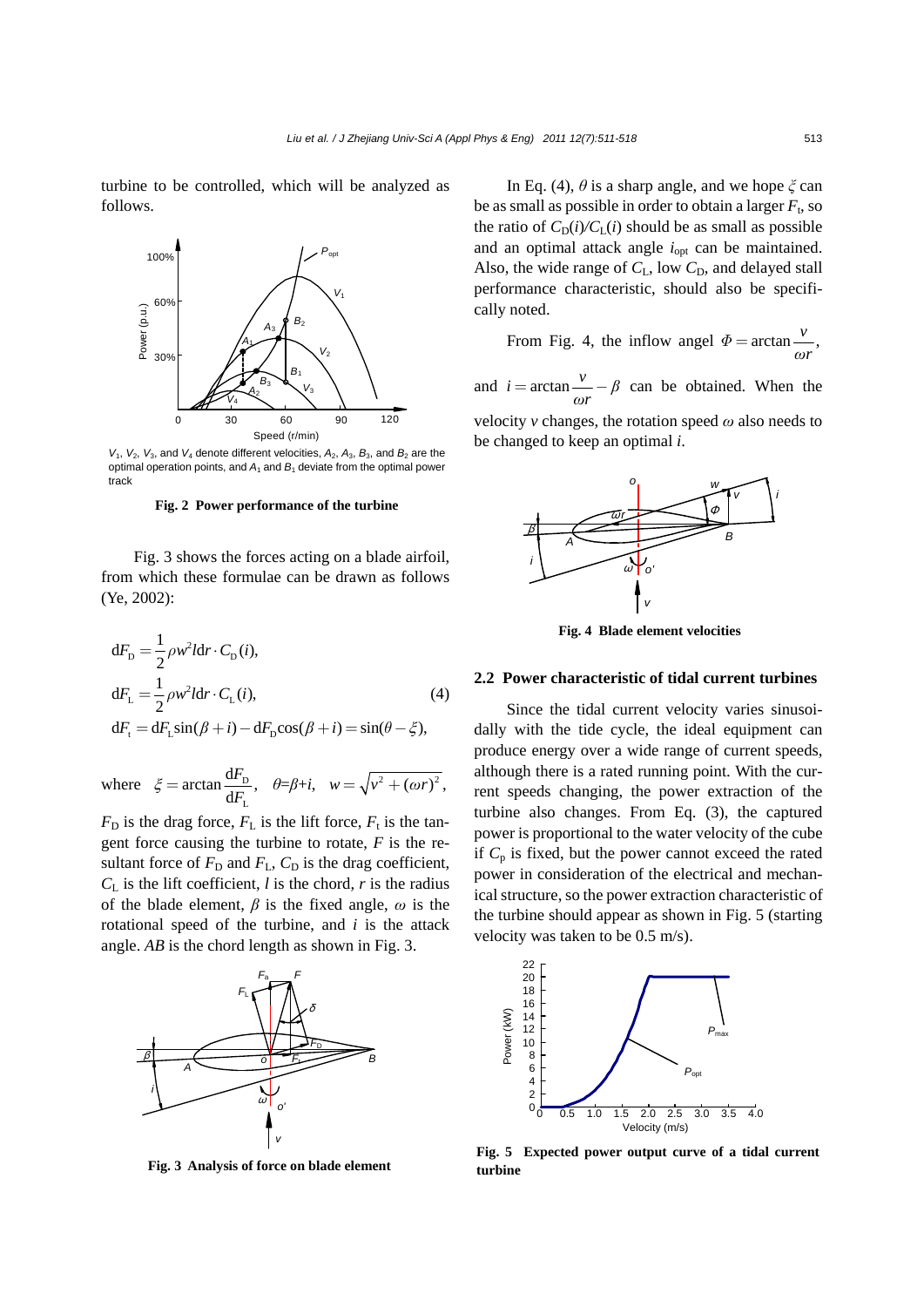Fig. 6 gives the unit's operational mode at different velocities. In *P*<sub>optimal</sub> zone, the turbine should track peak  $C_p$  and in  $P_{\text{constant}}$  zone, the power is kept constant around the rated power. As discussed above, when below the rated current speed, in order to maintain the optimum tip-speed ratio or power extraction maximum, the rotor speed should be adjusted in proportion to the water speed  $v$ . It is possible to control the load torque at the generator and thus realize the variable speed operation. The method to control the rotor speed through variable displacement pump/motor will be studied later.



**Fig. 6 Operation mode at different velocities**

When the current exceeds the rated velocity, pitch control is then used to limit the rotor speed. In this study, the pitch actuator and its hydraulic driven system are designed, simulated, and tested.

# **3 Hydraulic power transmission of tidal current turbines**

# **3.1 Design of the hydraulic system**

High turbine speed can cause some disadvantages for the rotor design, such as increased difficulty of seal design, inducing large noise, and causing cavitations. In order to eliminate these problems, the turbine rotation speed needs to be controlled. However, ordinary generator speed is always above 200 r/min. There must be a drive train system to accelerate the turbine speed to satisfy the request of the generator. Unlike the traditional gearbox power train, here a hydraulic transmission system was chosen. Compared with the gearbox, a hydraulic transmission system has several advantages. Firstly, the turbine torque fluctuation caused by the variation of water speed is usually very large and therefore it is better to use some soft drive train systems to alleviate this

fluctuation. Secondly, it affords the power for the hydraulic pitch system described later. Thirdly, displacement-type speed control of a hydraulic motor can be used to adjust the turbine speed enabling the turbine to capture as much energy as possible. Finally, the electrical equipment was simplified when using a hydraulic motor to keep the generator speed constant. Fig. 7 gives the configuration of the hydraulic system: the parts surrounded by a dashed line are the power transmission system, and the other parts are for the hydraulic pitch control.



1: turbine; 2: gearbox; 3: filter; 4: hydraulic reservoir; 5: pump; 6: fine filter; 7: relief valve; 8: check valve; 9: cut-off valve; 10: manometer; 11: accumulator; 12: pressure sensor; 13: hydraulic motor; 14: generator; 15: flow sensor; 16: pressure relief valve; 17: throttle valve; 18: proportional directional valve; 19: hydraulic hose; 20: cylinder; 21: auxiliary pump; 22: electrical motor. G and M denote generator and electrical motor, respectively

#### **Fig. 7 Configuration of hydraulic power transmission**

In order to keep the optimal tip-speed ratio, the turbine speed needs to be controlled, so the variable displacement motor is used for this purpose. When the turbine speed is slower, the displacement of the motor is diminished, and vice versa. This can be seen in the following formulae:

$$
p = \frac{T_{\text{hm}}(\omega_{\text{hm}})}{q_{\text{hm}}} = \frac{T_{\text{hm}}\left\{[\omega_{\text{pump}}q_{\text{pump}} - Q_{\text{Re}s}(\Delta p)]/q_{\text{hm}}\right\}}{q_{\text{hm}}},\qquad(5)
$$

$$
T_{\text{turbine}} = pq_{\text{pump}} \qquad f(\omega_{\text{turbine}}, \nu, \beta) - pq_{\text{pump}} \qquad(6)
$$

$$
\dot{\omega}_{\text{turbine}} = \frac{T_{\text{turbine}} - pq_{\text{pump}}}{J_{\text{turbine}}} = \frac{f(\omega_{\text{turbine}}, v, \beta) - pq_{\text{pump}}}{J_{\text{turbine}}}, (6)
$$

where *T*hm, *ω*hm, and *q*hm are the load torque, speed, and displacement of the hydraulic motor, respectively, *p* is the pressure of the hydraulic system,  $\omega_{\text{pump}}$  and *q*pump are the speed and displacement of the pump, respectively,  $Q_{\text{Res}}(\Delta p)$  is the flow of the accumulator,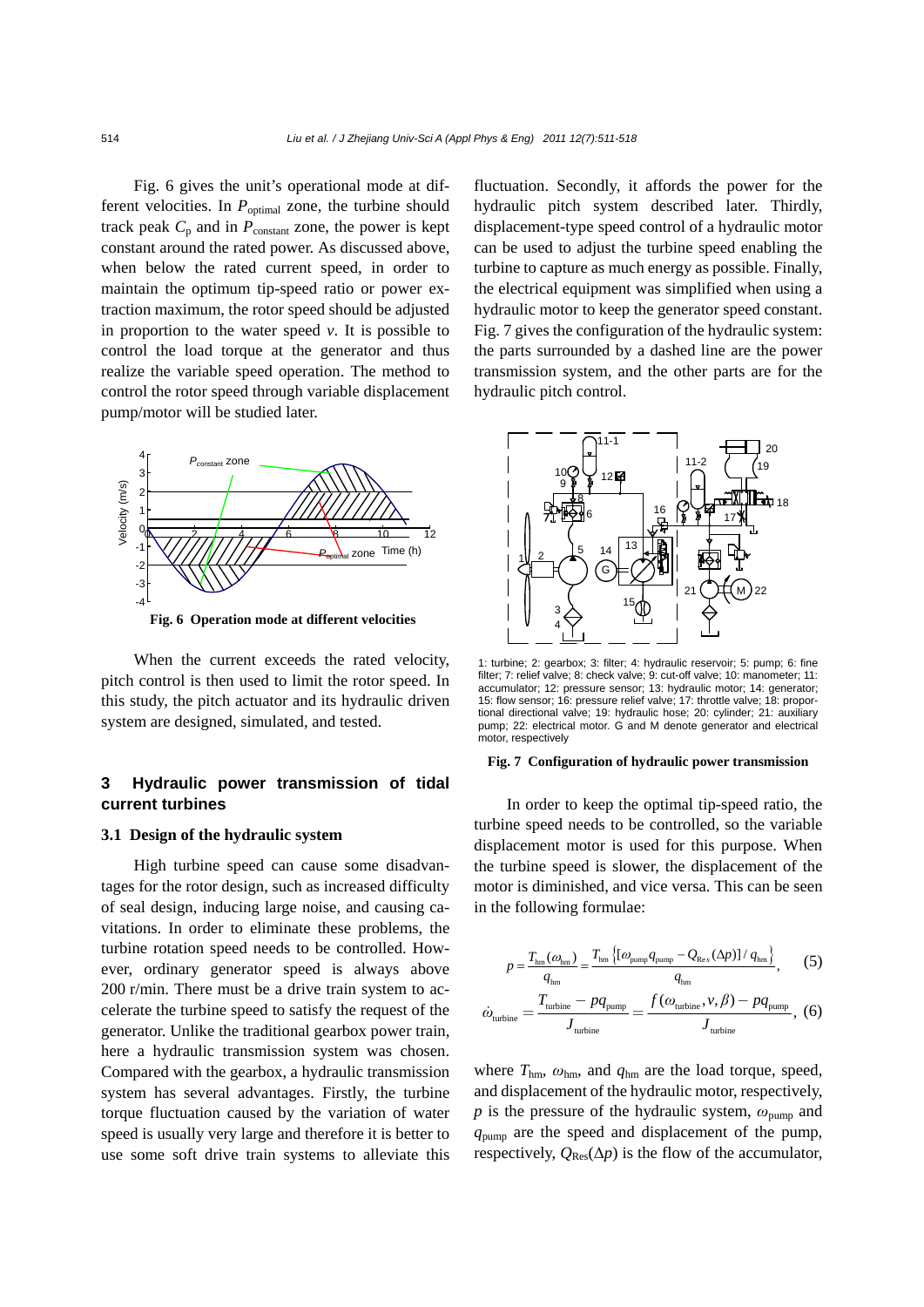and  $\omega_{\text{turbine}}, \dot{\omega}_{\text{turbine}}, T_{\text{turbine}}$ , and  $J_{\text{turbine}}$  are the speed, acceleration, torque, and moment of inertia of the turbine, respectively.  $q_{\text{pump}}$  and  $\beta$  are taken to be fixed and  $T_{\text{hm}} \infty \omega_{\text{hm}}$ .  $f(\omega_{\text{min}}^{\text{p}}, v, \beta)$  is the function of  $ω$ <sub>turbine</sub>, *v*, and  $β$ .

Fig. 8 is a photo of the completed hydraulic system, where two accumulators were used, one for the hydraulic power train system, and the other for the hydraulic pitch-controlled system.



**Fig. 8 Photo of hydraulic system** 

# **3.2 Performance of the hydraulic power train**

In order to study the performance of the hydraulic power train, numerical simulation was undertaken using Matlab/Simulink and AMESim (Fig. 9). In the simulation, the water velocity data are transmitted from the external file to the turbine subsystem, and a look-up table is used to present the turbine hydrodynamics performance. The hydraulic power train system model was built in AMESim, and is embedded in Fig. 9 in the form of s-function.



Te\_gene: electromagnetic torque; T\_rotor: turbine torque; w\_rotor: rotary speed of the pump; T\_motor: driven torque of generator; *R*: radius of turbine; P: power



Fig. 10a presents the simulation results. It can be seen that the turbine power is almost identical to the pump power which is approximately 20 kW and the output power of hydraulic motor is 15 kW, so the efficiency of the hydraulic power train is approximately 75%. Compared to the efficiency of a gearbox which is always above 90%, although the efficiency of the hydraulic transmission system is lower, the power output becomes flatter and the succeeding electrical equipment would be simplified. This can be explained according to Fig. 11, which presents the flows of the pump, hydraulic motor, and accumulator in the simulation.



**Fig. 10 Results of the simulation and tests**

(a) Simulated power of the pump, motor, and turbine; (b) Power output results in tests



**Fig. 11 Flows of pump, motor, and accumulator**

The equipment was tested in workshop. In the tests, a controllable electrical motor was used instead of a turbine, and a three-phase permanent synchronous generator was adopted. Also, damp loads and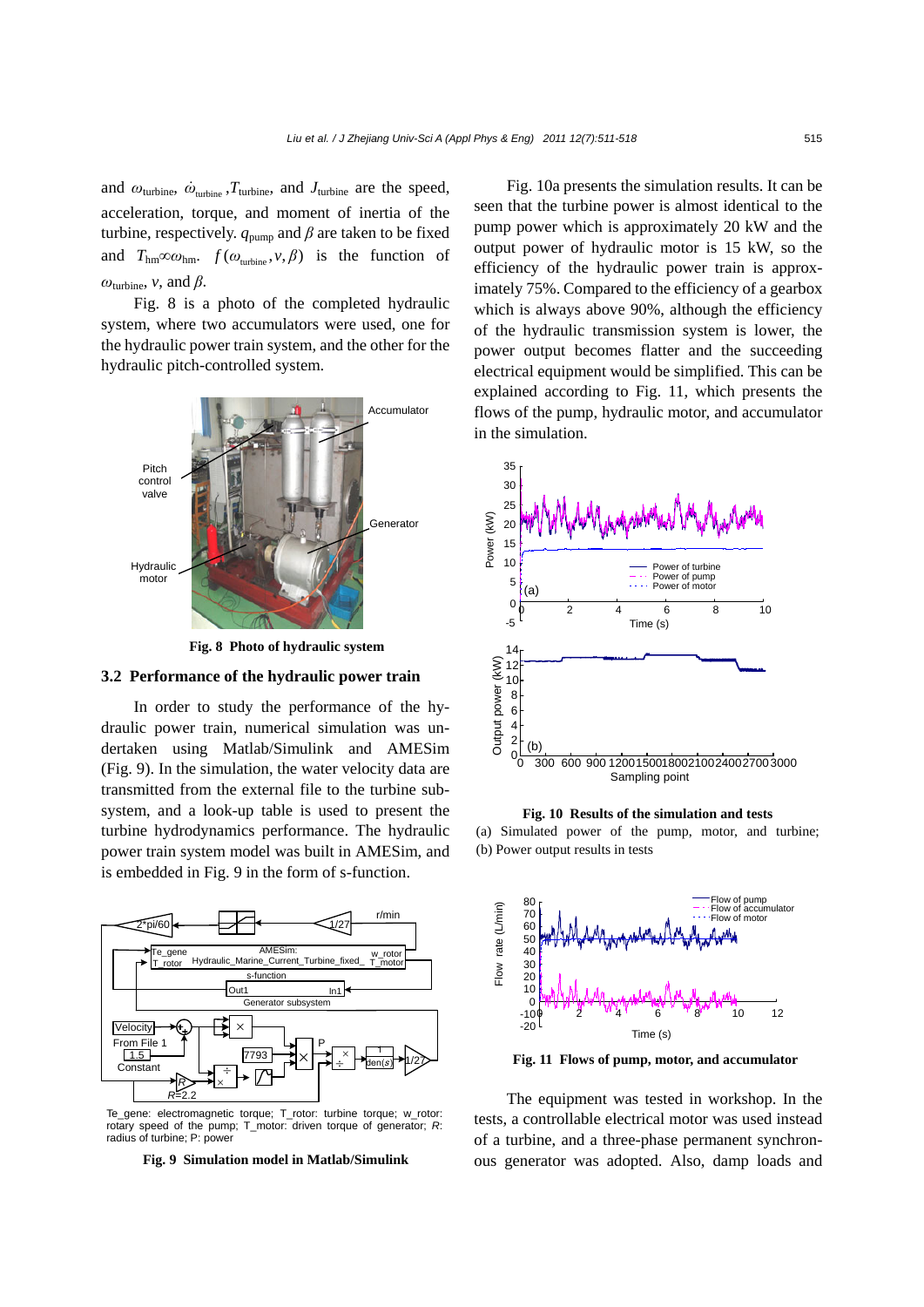storage battery were used to consume the generated power. The damp loads were switched on or off according to the voltage of storage battery. The test data were recorded by the computer through an RS232 serial port. Fig. 10b gives the output power of the workshop test, and the output power is approximately 13 kW and is smaller than that of the simulation, which can be attributed to the deviation from the rated operational conditions during the tests.

The efficiencies of the hydraulic power train are discussed as follows. In the experiments, the pressure and flow of the hydraulic power train, and the electrical power, were measured. The total efficiency of the hydraulic and electrical systems can be obtained, which is the ratio of electrical power and the hydraulic input power, and the efficiency is above 70%. Furthermore, the efficiency can be improved to some extent by the optimization of the hydraulic pipeline layout (Lin *et al.*, 2008). The 30% loss is attributed to the mechanical efficiency of the hydraulic components, and the leakage, etc., and will appear as heat, which is an important problem for a tidal turbine. However, during the operation of the tidal turbine at sea, because the pump is below the water surface and the motor is above the water, there will be some oil pipes immersed in the sea water, and this would partially cool the oil. With the dimensions of oil pump and valve port enlarged in the large full-scaled turbine, the power loss will be decreased.

# **4 Pitch-controlled system of tidal current turbines**

# **4.1 Pitch actuator**

A pitch-controlled system or a yaw drive is needed for a horizontal axis turbine to operate in a bidirectional tidal current. In this study, the pitchcontrolled system is selected, and Fig. 12 gives the structure of a pitch actuation system, which used a rack and pinion gearing. The rack was driven by a hydraulic cylinder and engaged with the gear which was coupled to the blades by bolts.

For the pitch-controlled system, the demand of rapid response is not very high because of the predictability and periodicity of the water current. So an electro-hydraulic proportional direction valve was selected to control the blade rotation direction, and an

accumulator was used to maintain the hydraulic pressure. Also, a throttle valve was used to change the blade pitch speed. Fig. 13 is the photo of the 20 kW full-scaled pitch-controlled system.



**Fig. 12 Pitch actuation system**



**Fig. 13 Photo of the pitch system** 

# **4.2 Pitch controller and control strategy**

When the pitch-controlled system is used as a substitute for the yaw system, it is a positioncontrolled system and has two demanded values which differ from each other by almost 180°, as shown in Fig. 14 in which the current flow direction was measured on May 11, 2009 (Liu, 2009).



**Fig. 14 Measured direction of tidal current**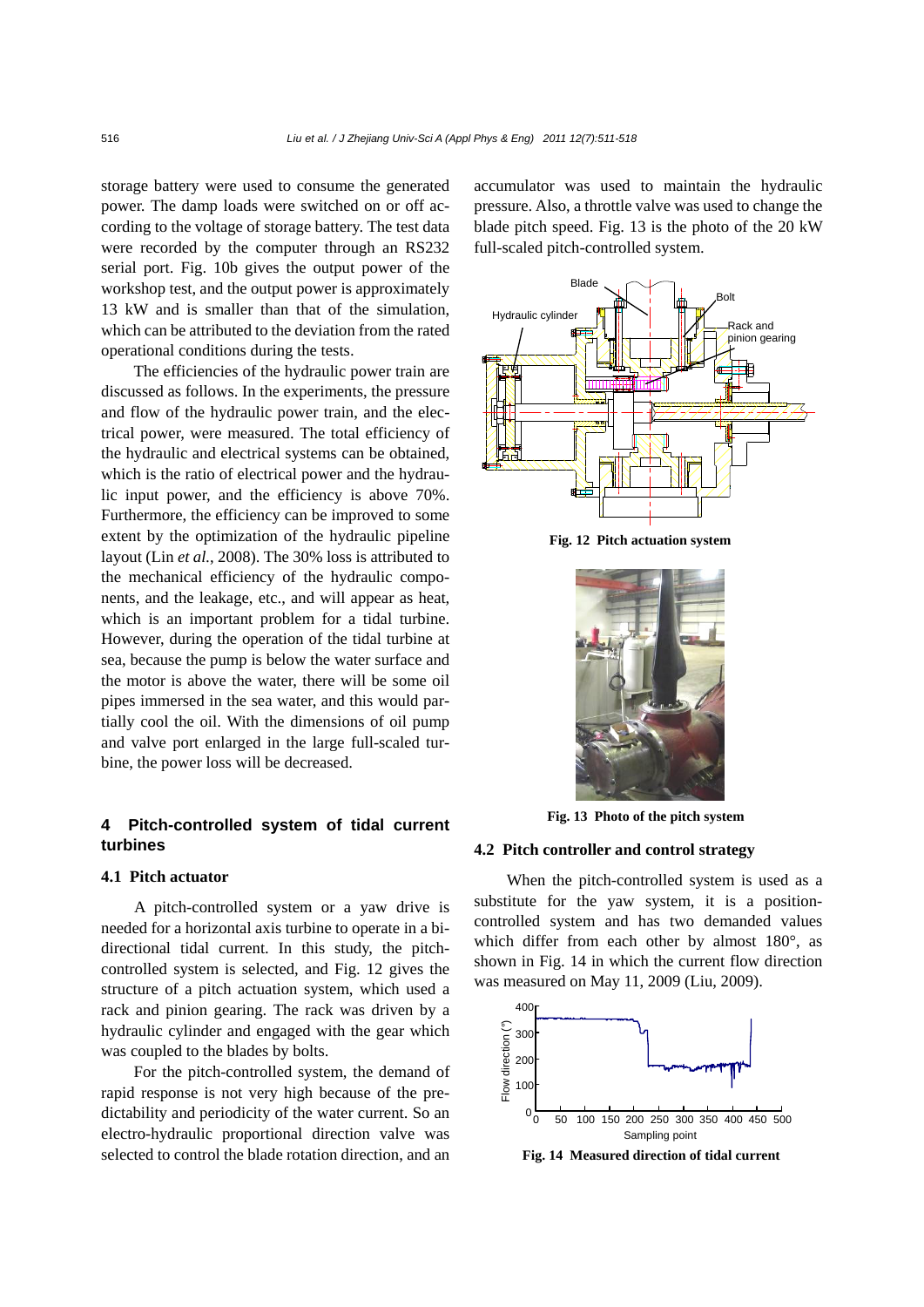The hydraulic pitch driven system is presented in Fig. 7. An electro-hydraulic proportional direction valve was used to control the flow of oil to the actuator cylinder. The valve opening is set in proportion to the pitch demand. The pitch position demand comes from the turbine controller and is compared with the measured pitch position, and the pitchposition error is transformed into a pitch-rate demand through a proportional-integral-differential (PID) control loop.

An accumulator was used to supply the hydraulic energy temporally when the motor was shut off. Also, a throttle valve was used to change the blade pitch speed.

In the control codes of the pitch system, two methods can be used to deal with the bi-directional flow: the feedback control which was described above, and the sequential control which acts according to the period characteristic of the tide current. At the same time, the pitch system can be used for power control by introducing the power feedback, and shutdown of the turbine by blade feathering and backpaddling, etc.

# **4.3 Simulations and experiments**

The performance of the hydraulic driven pitchcontrolled system was simulated in Matlab/Simulink. Fig. 15 is the simulation framework of the pitchcontrolled system, where  $K_a$  and  $K_q$  are the amplification parameter and flow gain of the proportional valve, respectively.  $G_{BL}(s)$  is the transfer function of the proportional valve and it can be treated as a twoorder oscillation element (Wang, 2006). The controller adopted PID, which was verified to be applicable from the results of simulation and workshop tests.

Fig. 16 gives the simulation and test results of the pitch-controlled system. From the test results, the governing time of the system controlled by PID algorithm is approximately 1 s and the overshoot is zero, which can be attributed to friction and damp. The pressure of the hydraulic pitch system is approximately 3.75 MPa, which was thought primarily to resist the friction force.





# **5 Conclusions and perspectives**

This paper studied a hydraulic power system adopted in a TCT, which not only stabilizes the power output, but also allows a TCT to operate at variable rotor speeds to optimize power capture. Thus the efficiency of the rotor is maximized. At the same time, the hydraulic pitch-controlled system can be used for bi-directional flow and power control, etc. When the rated capacity might be exceeded, the hydraulic pitch system can be switched on to maintain the rated output.

A case study based on a 20 kW horizontal axis TCT was undertaken in this paper. The simulation and workshop test results show that the hydraulic



*β*<sup>*i*</sup>: pitch demand; *K*: proportion factor; *U<sub>s</sub>*,  $\triangle I$ : input voltage and control current of the proportional amplifier; *X<sub>v</sub>*: spool displacement; *K<sub>n</sub>*, *K<sub>c</sub>*: slide valve factors;  $C_{\text{tp}}$ : cylinder leaking factor; *V<sub>i</sub>*: compressed volume of cylinder;  $\beta_{\text{e}}$ : bulk modulus of oil; *A*<sub>p</sub>: piston area; *p*<sub>L</sub>: cylinder pressure; *F*L: pitch load; *X*P: displacement of cylinder; *K*, *B*P, *m*t: elastic coefficient, damp coefficient, and the mass of cylinder **Fig. 15 Simulation framework of the pitch-controlled system**